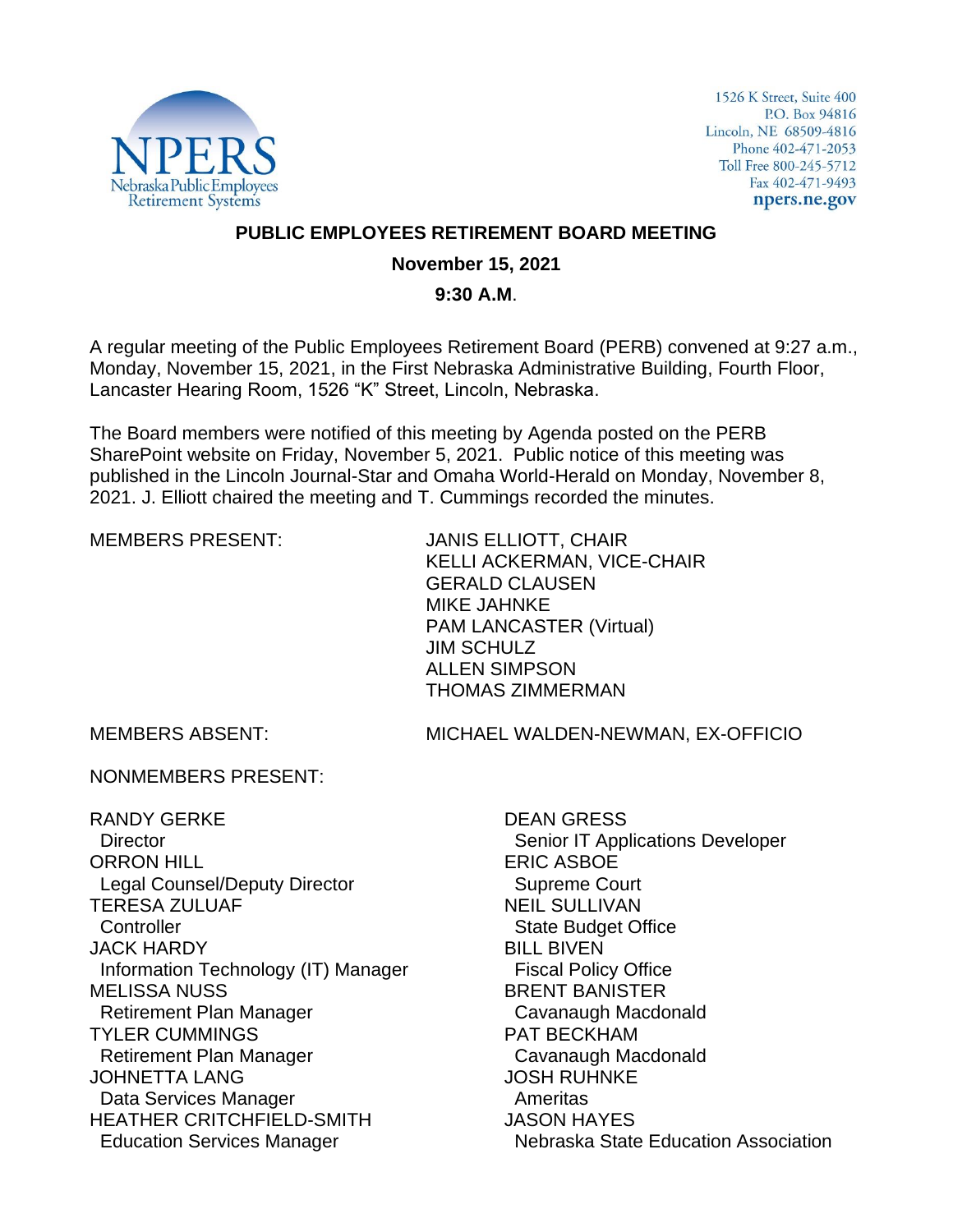EMILY HEMPHILL Nebraska State Education Association

**Agenda Item 1**: J. Elliott stated this meeting will follow the Nebraska Open Meetings Act (Act) and a copy of the Act is provided electronically, via a link on the final agenda posted on the Nebraska Public Employees Retirement Systems' (NPERS) website, on the Attorney General's website, and a copy of the Act is located on the table by the door.

**Agenda Items 2 and 3 – Meeting Called to Order:** J. Elliott called the November 15, 2021, Board Meeting to order at 9:27 a.m. Present at meeting: J. Elliott, K. Ackerman, G. Clausen, M. Jahnke, P. Lancaster, A. Simpson, and T. Zimmerman.

**Agenda Item 4 – Approval of Minutes:** K. Ackerman moved for approval of the minutes of the October 18, 2021, Board Meeting. Motion was seconded by M Jahnke. Members voted as follows: For: J. Elliott, K. Ackerman, G. Clausen, M. Jahnke, P. Lancaster, A. Simpson and T. Zimmerman. Against: None. Motion carried.

J. Schulz arrived at the meeting at 9:29 a.m.

**Agenda Item 5 – Approval of Budget Status Report & October Retirement Report:**  M. Jahnke moved to approve the Budget Status Report and the October 2021 Retirement Report. Motion was seconded by P. Lancaster. Members voted as follows: For: J. Elliott, K. Ackerman, G. Clausen, M. Jahnke, P. Lancaster, J. Schulz, A. Simpson, and T. Zimmerman. Against: None. Motion carried.

### **Agenda Item 6 – Public Comments or Correspondence from Citizens:** There were none.

**Agenda Item 7 – July 1, 2021 Actuarial Valuation Results for School, Judges, and State Patrol:** B. Banister and P. Beckham, Cavanaugh Macdonald, presented the July 1, 2021, Actuarial Valuation Results for the School, Judges, and State Patrol plans.

P. Beckham stated Legislative Bill (LB) 17 passed in 2021 changed the amortization period from 30 years to 25 years. LB 17 also incrementally increased court fees for the Judges plan and it provides for a payroll-related state contribution.

P. Beckham discussed the economic assumptions that are being phased-in over four years. There was a brief discussion about adjusting the inflation valuations if inflation continues to rise. P. Beckham stated there was not a need to change the inflation valuations at this time, but she stated they will continue to monitor and track the situation. She also discussed the other assumptions that were changed from the Experience Study.

She discussed the actual court fees received for Fiscal Year (FY) 2021 along with the membership data for each of the three plans.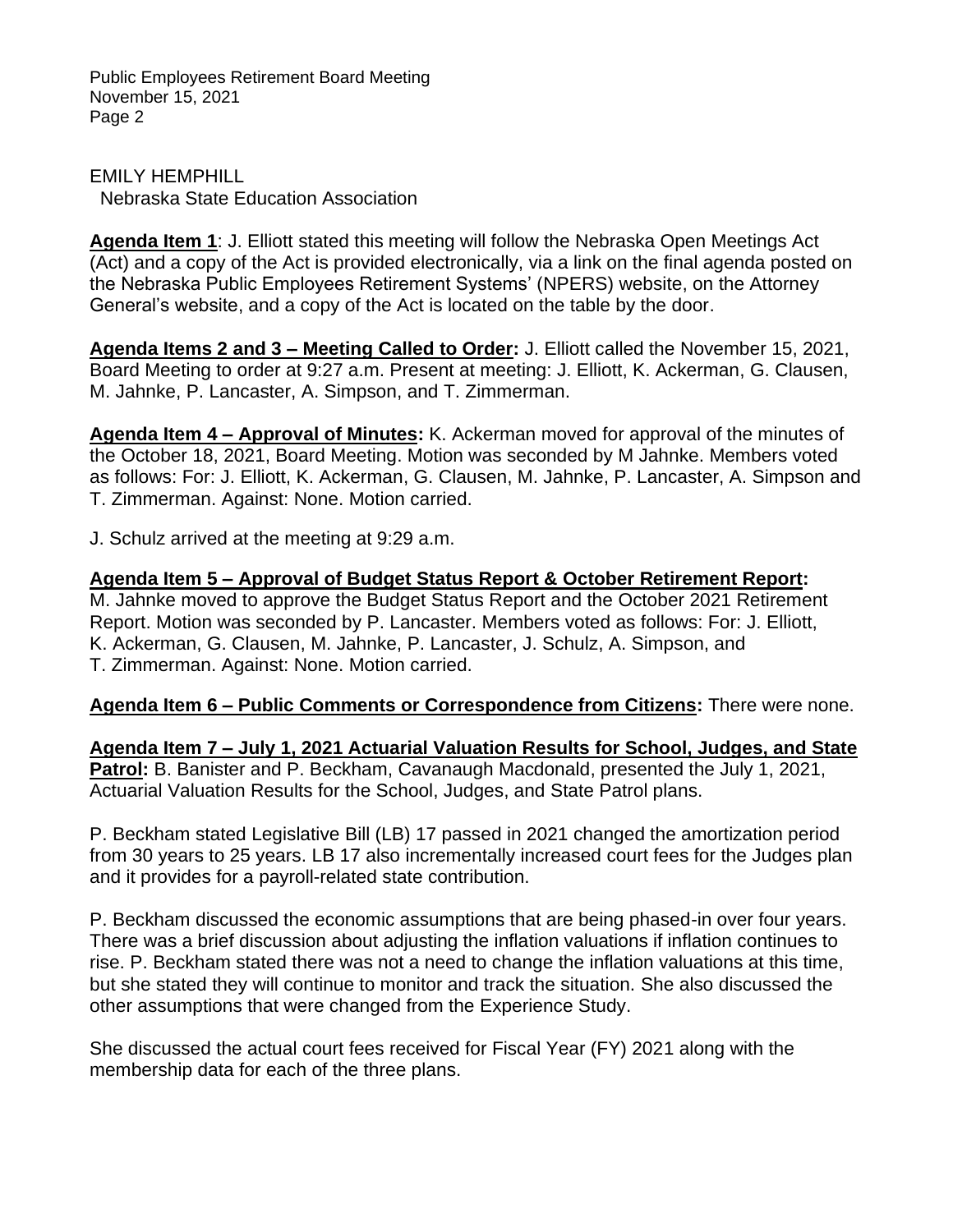She presented the change in unfunded actuarial accrued liability along with the change in the funded ratio of the three plans. The School, Judges, and State Patrol plans have a funding ratio of 97.41%, 100.71%, and 90.50%, respectively.

She discussed the additional state contribution for each plan. The additional state contribution for the Judges and State Patrol plans are \$232,000 and \$3,800,000, respectively. There is no additional state contribution required for the School plan.

B. Banister discussed future projections regarding additional contributions, employee and employer contributions, and funded ratios for the School, Judges, and State Patrol plans.

J. Schulz moved to approve the July 1, 2021, Actuarial Valuation Results for the School, Judges, and State Patrol plans. Motion was seconded by T. Zimmerman. Members voted as follows: For: J. Elliott, K. Ackerman, G. Clausen, M. Jahnke, P. Lancaster, J. Schulz, A. Simpson, and T. Zimmerman. Against: None. Motion carried.

The PERB took a break from 10:33 a.m. to 10:45 a.m.

**Agenda Item 8 – Legal/Legislative Update**: O. Hill gave the Legal/Legislative Update. He provided a summary of the potential legislation for the upcoming 2022 legislative session.

- Update the date for the next Legal Compliance Audit.
- Update statute to explicitly state the Nebraska Investment Council has investment authority to invest the funds in the Equal Retirement Benefit Fund (ERBF).
- Update requirements for Legal Counsel and Deputy Director.
- Update Nebraska Revised Statute **§** 84-1322 to correct an error in the drafting process.
- Update disability provisions for the School, State, and County plans. The proposed provisions would require two physicians' examinations rather than one. It would also provide that the member selects and reimburses the physician.
- Update language regarding the retirement education seminars provided by NPERS and change the leave provisions for the education seminars. The update would combine the under age 50 seminar and age 50 and over seminar into one course. Provisions of the potential legislation would also allow for up to 24 hours of leave to be used to attend the seminars. Right now, two days of leave are allowed for the under age 50 seminar and two days of leave are allowed for the age 50 and over seminar.
- Eliminate the requirement that terminating employees and employers in the School plan are required to submit an Early Retirement Inducement form to NPERS.
- Update the rules for cross plan reemployment for School members terminating employment and then working for the State.

O. Hill discussed two proposed changes regarding the PERB's policies. The first proposed change is for PERB Policy 1(d) regarding the number of PERB members allowed on a PERB committee. Currently, the policy reads, "No subcommittee shall include more than three (3)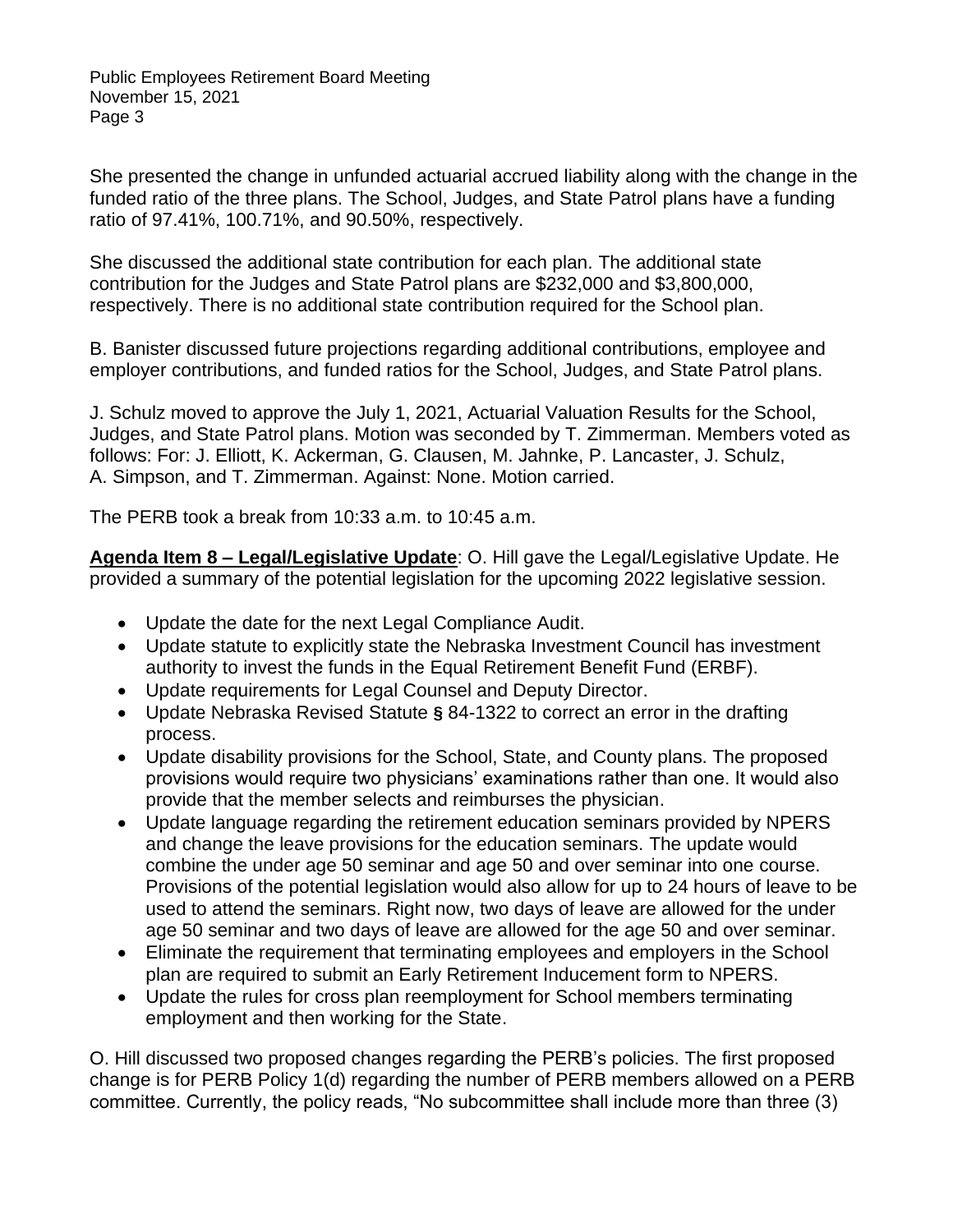Board members." There was a brief discussion about increasing the members allowed on a committee to four. No action was taken on this proposed change.

The second proposed change is for PERB Policy 11(2)(b). Currently, the policy reads, "NPERS will, generally, calculate the preliminary benefit within ninety (90) days of the member's anticipated final pay date." The proposed change revises the timeline from 90 days to three calendar months. NPERS pays benefits at the end of the month and, therefore, is unable to reach this goal with the 90-day policy. There was discussion among the Board about changing this policy.

A. Simpson moved to amend PERB Policy 11(2)(b) to read, "NPERS will, generally, calculate the preliminary benefit within three (3) calendar months of the member's anticipated final pay date." Motion was seconded by T. Zimmerman. Members voted as follows: For: J. Elliott, K. Ackerman, M. Jahnke, P. Lancaster, J. Schulz, A. Simpson, and T. Zimmerman. Against: G. Clausen. Motion carried.

O. Hill stated a final report for the Omaha School Employees' Retirement System (OSERS) Legal Compliance Audit was recently completed and suggested the report be discussed by the PERB or by the PERB's Legislative Committee. J. Elliott stated the Legislative Committee should meet to discuss the report.

J. Schulz moved to approve the Legal/Legislative Update. Motion was seconded by P. Lancaster. Members voted as follows: For: J. Elliott, K. Ackerman, G. Clausen, M. Jahnke, P. Lancaster, J. Schulz, A. Simpson, and T. Zimmerman. Against: None. Motion carried.

**Agenda Item 9 – OSERS Transfer Project**: The Department of Administrative Services (DAS) is finalizing the approval for Gartner Consulting to help oversee the transfer of OSERS. R. Gerke met with the Project Manager from Gartner on November 9, 2021.

R. Gerke attended the OSERS board meeting on November 4, 2021, and the OSERS Legal Compliance Audit was discussed. Action on the recommendations in the OSERS Legal Compliance Audit will take place at the next OSERS board meeting in December.

The Office of the Chief Information Officer (OCIO) has put the OSERS transfer project on their top 20 project list. J. Hardy will meet with the OCIO each month to report on the transfer project. The OCIO proposed this project to be a State Enterprise project and it was approved by the Nebraska Information Technology Commission (NITC).

NPERS is continuing to have monthly meetings with OSERS and Omaha Public Schools.

The agency will hire more employees as a part of the OSERS transfer project which will require more office space. R. Gerke met with DAS to discuss possible solutions.

A. Simpson moved to approve the OSERS Transfer Project Update. Motion was seconded by M. Jahnke. Members voted as follows: For: J. Elliott, K. Ackerman, G. Clausen, M. Jahnke, P. Lancaster, J. Schulz, A. Simpson, and T. Zimmerman. Against: None. Motion carried.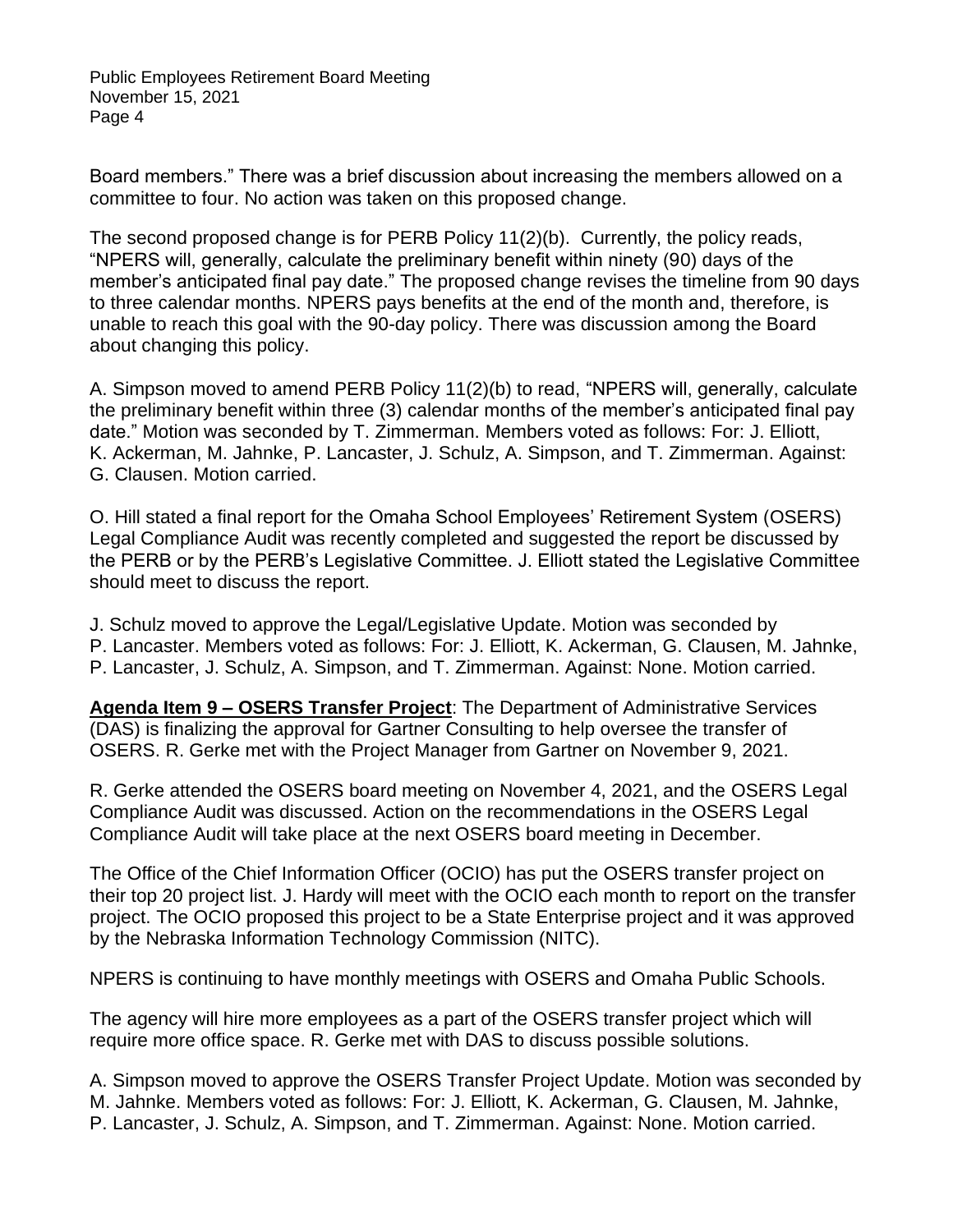### **Agenda Item 10 – Director's Report**: R. Gerke gave the Director's Report.

- State and County seminar season will be ending soon. Attendance numbers are down from last year but are comparable to previous years. NPERS will be offering yearround webinars for State, County, and School plan members.
- He, J. Elliott, B. Banister, and P. Beckham will meet with Governor Ricketts this afternoon.
- Gabriel, Roeder, Smith & Company (GRS) has begun conducting the actuarial audit.
- The School, Judges, and State Patrol audit is still underway and should be completed by the end of the calendar year.
- Provaliant has started the technology assessment for the agency.
- The National Council on Teacher Retirement (NCTR) will be hosting a virtual discussion regarding the Internal Revenue Service (IRS) W4-P form.
- The Office Technician I position in Data Services and the Office Specialist I position in Accounting has been filled. The new Security Analyst position in IT is ready to be posted for applicants to apply. The IT Business Systems Analyst/Coordinator will be leaving near the end of the month. The other open positions in the agency are: Accountant I, Office Specialist I in Data Services, SOS Benefits, and SOS Receptionist.
- T. Zimmerman moved to approve the Director's Report. Motion was seconded by
- K. Ackerman. Members voted as follows: For: J. Elliott, K. Ackerman, G. Clausen, M. Jahnke,
- P. Lancaster, J. Schulz, A. Simpson, and T. Zimmerman. Against: None. Motion carried.

# **Agenda Item 11 – Board Committee Reports**: There were none.

# **Agenda Item 12 – Board Education/Travel Requests:** There were none.

**Agenda Item 13 – Future Meetings/Agendas:** The next PERB meeting is on December 20, 2021.

**Agenda Items 14 and 15 – Executive Session**: At 11:45 a.m., M. Jahnke moved that the Board exit Regular Session and convene in Executive Session for the purpose of discussing applications of plan members, personnel matters, and pending legal matters; Protection of Public Interest, Prevention of Needless Injury to the Reputation of an Individual; Update on Pending Legal Matters; Protection of Public Interest. Motion was seconded by A. Simpson. J. Elliott repeated the motion for the record. Members voted as follows: For:

J. Elliott, K. Ackerman, G. Clausen, M. Jahnke, P. Lancaster, J. Schulz, A. Simpson, and T. Zimmerman. Against: None. Motion carried.

J. Elliot and R. Gerke left the meeting at the beginning of Executive Session to meet with Governor Ricketts.

At 12:26 p.m., M. Jahnke moved the Board exit Executive Session and reconvene in Regular Session. Motion was seconded by G. Clausen. Members voted as follows: For: K. Ackerman,